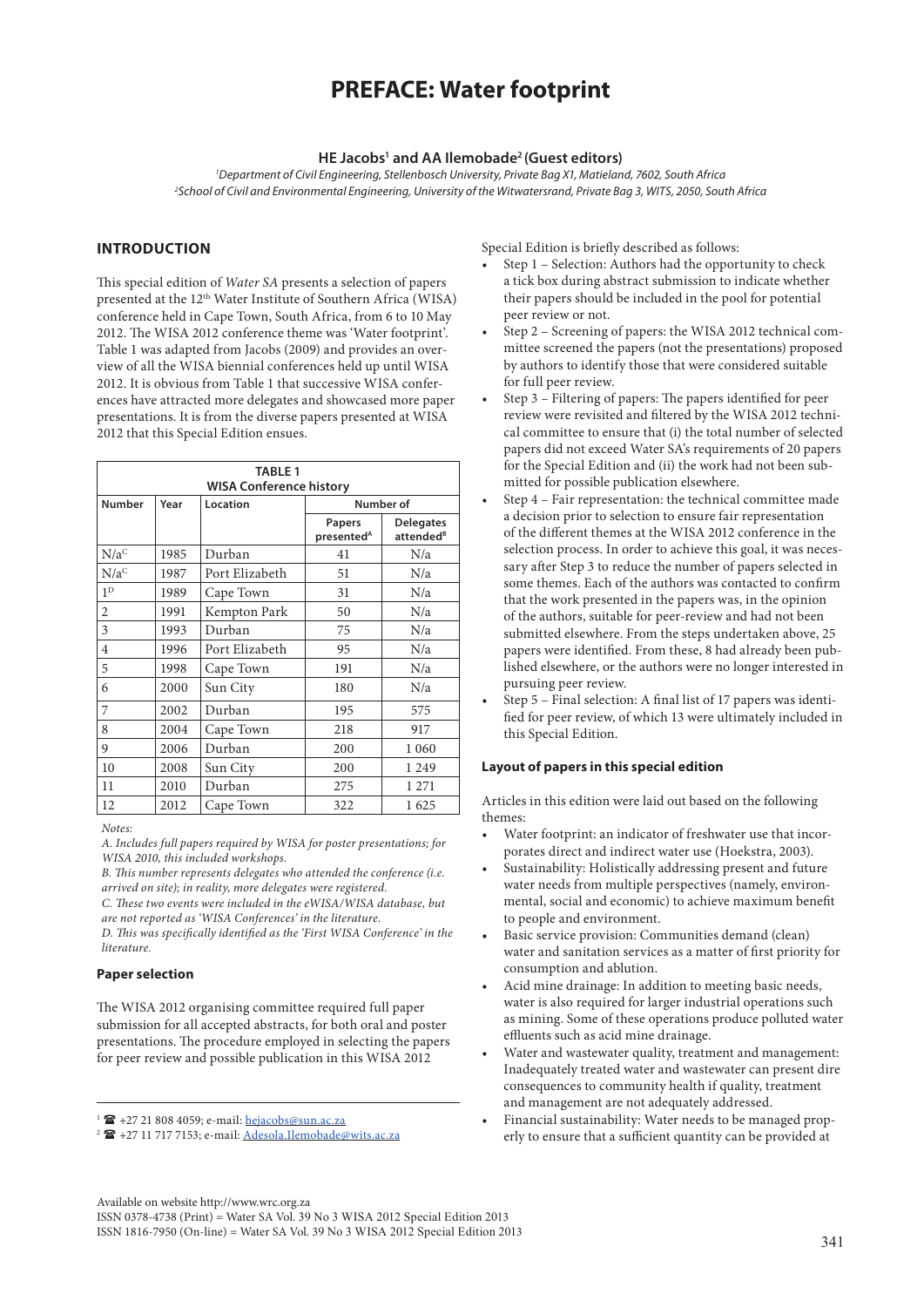an acceptable quality to communities who need it. Hence, financial sustainability is crucial to ensure delivery of water at the required levels of service.

The papers in this WISA 2012 Special Edition address various aspects of water, from extraction, treatment, storage, and reticulation via various routes to end in a polluted state, ready to be treated and reused again. The conference theme is therefore considered to be a convenient starting point for appreciating the articles presented in this Special Edition.

# **WATER FOOTPRINT**

In view of the WISA 2012 theme, a brief review of 'water footprint' is presented herein, particularly since no papers on the particular topic were presented at the conference per se. The water footprint concept, introduced by Hoekstra (2003), is 'an indicator of freshwater use that incorporates direct and indirect water use'. The water footprint can also be regarded as 'a comprehensive indicator of freshwater resources appropriation' and 'is a multi-dimensional indicator, showing water consumption volumes by source and polluted volumes by type of pollution' (Hoekstra et al., 2009: 8). From the water footprint perspective, therefore, the understanding of 'freshwater use' differs from the classical measure of 'freshwater withdrawal' in the following ways (Hoekstra et al., 2009: 8):

- Freshwater use includes the use of blue water, green water and grey water.
- Freshwater use includes direct water use and indirect water use.
- Freshwater use does not include blue water use in so far as this water is returned to where it came from.

According to Hoekstra et al. (2009), a water footprint may be categorised into blue water, green water and grey water footprints. The blue water footprint refers to the consumption of blue water resources (surface and ground water) along the supply chain of a product. The green water footprint refers to consumption of green water resources (rainwater stored in the soil as soil moisture). The grey water footprint refers to pollution and is defined as the volume of freshwater that is required to assimilate the load of pollutants based on existing ambient water quality standards. From the brief discussion above, it is clear that the water footprint addresses the beneficial use of the different water qualities emanating from freshwater resources. It is however of note that blue water, green water and grey water mean different things in Southern Africa and this is discussed below.

#### **The colour of water**

Since the introduction of the so-called 'Blue Drop' and 'Green Drop' programmes in 2005, South Africans have grown accustomed to the concepts of 'blue' and 'green' water, meaning potable water and wastewater respectively (South African legislation views wastewater as a component of water use). Since 2005, the Regulatory Performance Management System (RPMS) of the South African Department of Water Affairs (DWA), has successfully employed the Blue Drop to ensure that the South African water sector has intensified its focus on the manner in which tap water quality is being managed (DWA, 2009). In a similar fashion, the Green Drop regulation programme has sought to identify and develop the core competencies required for the sector, which, if strengthened, will gradually

and sustainably improve the level of wastewater management in South Africa (DWA, 2011). These forms of incentive- and risk-based regulation hold the intent to synergise with the current goodwill (exhibited by municipalities and existing South African government support programmes) to give the focus, commitment and planning needed to ensure effective and efficient delivery of sustainable water services (DWA, 2011). At WISA 2012, special workshops were held to address Blue Drop and Green Drop accreditation issues and a gala was held to acclaim service providers who achieved Blue and/or Green Drop certification.

Therefore, in relation to papers presented in this WISA 2012 Special Edition, the following are the definitions for the different colours of water:

- Blue water potable (drinking) water.
- Green water this refers to all wastewater streams proceeding from domestic and non-domestic water users and conveyed to a wastewater treatment works.
- Greywater according to Ilemobade et al. (2013), greywater refers to wastewater from showers, baths, hand wash basins, laundry and kitchens but excludes toilet wastewater. Greywater is categorised into light and dark greywater, with light greywater of better quality because it excludes kitchen effluent.
- Black water a combination of greywater and toilet wastewater.

# **SUSTAINABILITY**

In terms of the sustainability of a water footprint, Hoekstra et al. (2009) note three perspectives that the footprint addresses, namely, environmental, social and economic. Papers in this edition address these three perspectives. In particular, Carden and Armitage (2013) and Ilemobade et al. (2013), address more than one perspective in their papers:

Carden and Armitage (2013) describe a systems approach to create an understanding of, and measure the potential for, sustainability in a South African urban water context. This was achieved through the development and evaluation of a novel composite index – the Sustainability Index for Integrated Urban Water Management (SIUWM). Key performance indicator results from the RPMS, Green Drop System (GDS) and Blue Drop System (BDS) were used as partial input into the SIUWM.

Interest in water reuse, and in particular greywater reuse, is increasing all over the world and particularly in South Africa, because of its potential to supplement scarce freshwater resources in the face of increased demand and aridity. Ilemobade et al. (2013) noted the importance of implementing reuse sustainably after researching the perceptions of beneficiaries before and after greywater reuse and calculating the economics of the greywater reuse implemented during the study. As part of the study, the attributes of greywater that were important to beneficiaries when reusing greywater were determined and the willingness to pay for these attributes was assessed.

# **BASIC SERVICE PROVISION**

Water and sanitation services are required to address basic human needs and are a means to upgrading informal settlements. The provision of communal water and sanitation facilities is a mandate of the South African Government to communities and typically the first infrastructure implemented within communities. Crous et al. (2013) investigated the water demand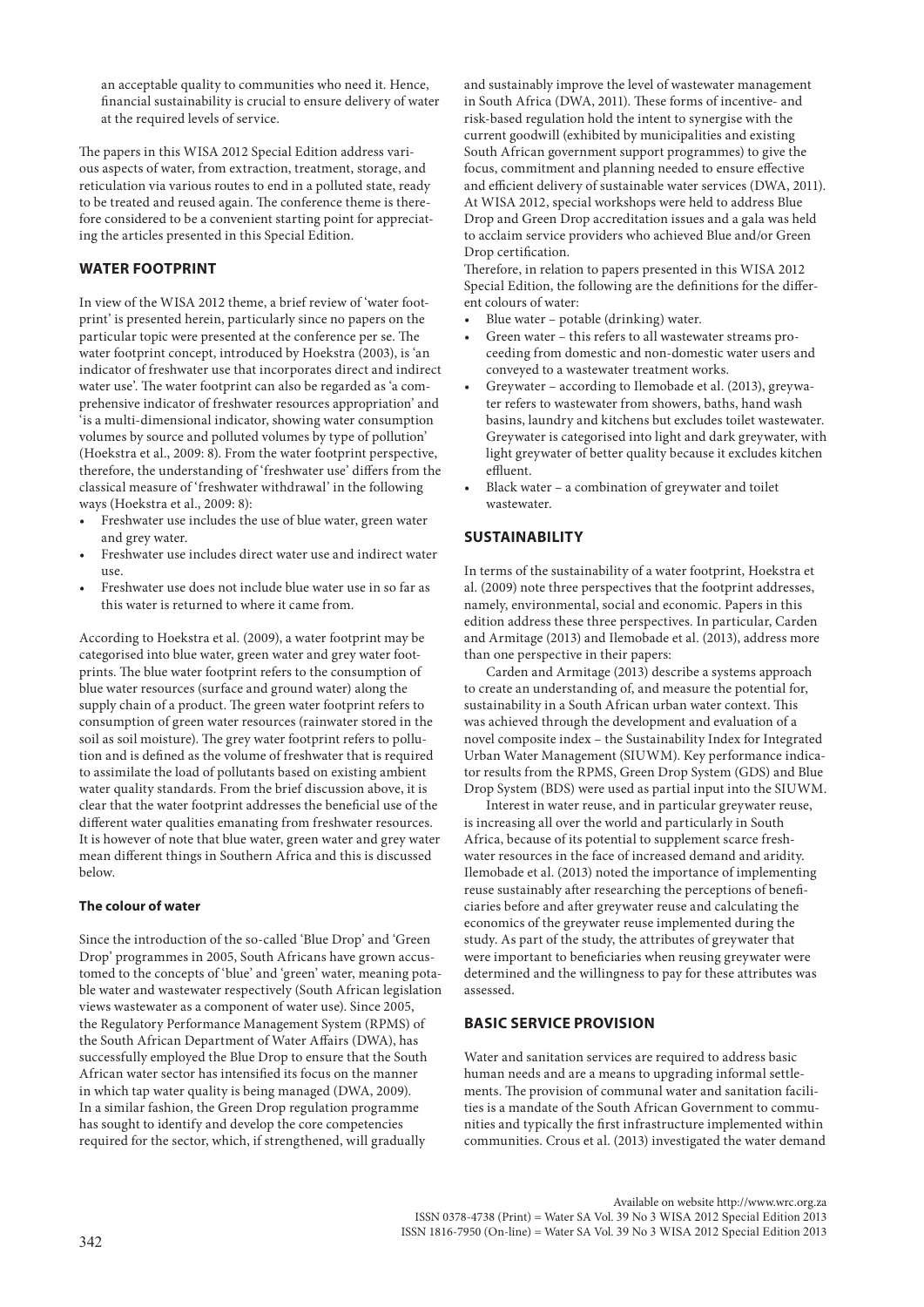characteristics of community ablution blocks, provided a detailed methodology for collecting the data and obtained the 15-minute peak and average water demand for a case study site. The peak and average water demands are a requirement for the hydraulic design and modelling of water networks serving users, e.g., communal ablution facilities.

# **ACID MINE DRAINAGE**

In addition to providing basic water services to communities, products (e.g. processed natural resources) are needed (or desired) to sustain society and promote economic development. To this end, industries and mines contribute notably to the water footprint of most countries, and particularly, South Africa. One of the key issues from large-scale industrial operations is the pollution of water. Acid mine drainage (AMD) is liquid drainage from existing or historic mining operations which is typically characterised by low pH, very high sulphate content and high concentrations of heavy metals. Subsurface-flow constructed wetlands (CW) with charcoal- or slag-based bed matrices were investigated by Sheridan et al. (2013) for their potential use in remediating AMD. Their results showed that the systems removed almost all soluble iron, and most of the sulphate, and were able to increase the pH of the AMD.

# **WATER AND WASTEWATER QUALITY, TREATMENT AND MANAGEMENT**

# **Water and wastewater treatment**

Chlorine on its own is adequate for many potable water pre-oxidation and disinfection systems at water treatment plants where the application is straightforward. Similarly, most wastewater can be disinfected by chlorine in one of its commercially available forms. However, when more intense pre-oxidation is required or significant iron or manganese is present in a potable supply, the use of alternative disinfectants is often preferable. Similarly, when secondary problems are present in wastewater effluent, such as high ammonia, a stronger oxidant may be preferable (Bekink and Nozaic, 2013). Bekink and Nozaic (2013) assessed a commercial product which is dissolved in water in tablet or granular form and generates chlorine dioxide on solution in water. The solution can be used for disinfection or pre-oxidation purposes. The chemical was assessed in a series of tests and the performance of the chlorine dioxide product was compared to sodium hypochlorite for different water types.

Natural organic matter (NOM) is present in water resources. NOM can be removed by different methods, including activated carbon adsorption. Due to the variability of NOM in natural waters, both in terms of its nature and its concentration, a study was undertaken by Lobanga et al. (2013) to investigate NOM removal for a wide range of South African surface waters, sampled at different periods, by the use of granular activated carbon (GAC). Comparison between the UV absorbance and dissolved organic carbon (DOC) data suggested that, for some waters,  $\mathrm{UV}_{_{254}}$  absorbance can be used as a rapid substitute for DOC. Also, the high GAC dosage rates required for the target criterion in this research revealed that the process is inadequate to use in the initial stage of treatment of raw water. It was concluded that GAC adsorption should be used in the later stages of drinking water treatment.

#### **Surface water and potable water microbiology**

Jordaan and Bezuidenhout (2013) and Leat and Grundlingh (2013) investigated surface water and potable water microbiology, respectively:

Jordaan and Bezuidenhout (2013) identified bacterial community structures in the Vaal River using polymerase chain reaction denaturing gradient gel electrophoresis (PCR-DGGE) and high-throughput sequencing, and then investigated the impact of physico-chemical characteristics on the identified bacterial structures through multivariate analysis. Their study therefore provides an overview of the dominant bacterial groups in the Upper Vaal River and the impact of environmental changes on bacterial diversity.

Leat and Grundlingh (2013) report on the optimisation and validation of the first polymerase chain reaction (PCR) assay to be implemented at a Rand Water facility. The polymerase chain reaction (PCR) assay rapidly (within 24 hours of samples receipt) identifies the ctxA gene of toxigenic *Vibrio cholerae* strains, a waterborne pathogen.

#### **Wastewater characterisation**

Wastewater is conveyed via a sewer system to a wastewater treatment plant (WWTP), before it is released into the environment. Wastewater characteristics depend on the sources within the catchment served by a particular WWTP, and the presence of industrial effluents can cause the wastewater to be significantly different from purely domestic wastewater. eThekwini Municipality's wastewater treatment system is one of the most affected by industrial effluents in South Africa. Where industrial pollutants cause particular problems, additional measurements, beyond the standards applied in sewage treatment, are required. Mhlanga et al. (2013) present and compare results obtained from the characterisation of wastewater from three municipal WWTPs operated by eThekwini Water Services, which receive a combination of domestic and industrial wastewater. Although wastewater characterisation involves determining the volumes and concentrations of carbonaceous, nitrogenous and phosphorus fractions, and other constituents, the study focused on the carbonaceous fraction in the wastewater.

### **Water quality management**

In South Africa, the management and monitoring of drinking water quality is governed by policies and regulations based on international standards. The DWA uses information systems such as the Blue Drop and Green Drop for monitoring purposes. Water service providers are required to submit information regarding water quality and the management thereof at regular intervals. A concern has been that rural municipalities in South Africa are failing to report the required information and are not complying with some of the regulator's requirements that speak to the overall management of water quality monitoring. Rivett et al. (2013) conducted research in four South African rural municipalities, where a cellphonebased information system was implemented to collect water quality information relevant to each municipality. The decentralisation of national water quality monitoring to municipal level was assessed in this research, concluding that it had limited usefulness in the rural municipalities partaking in the research.